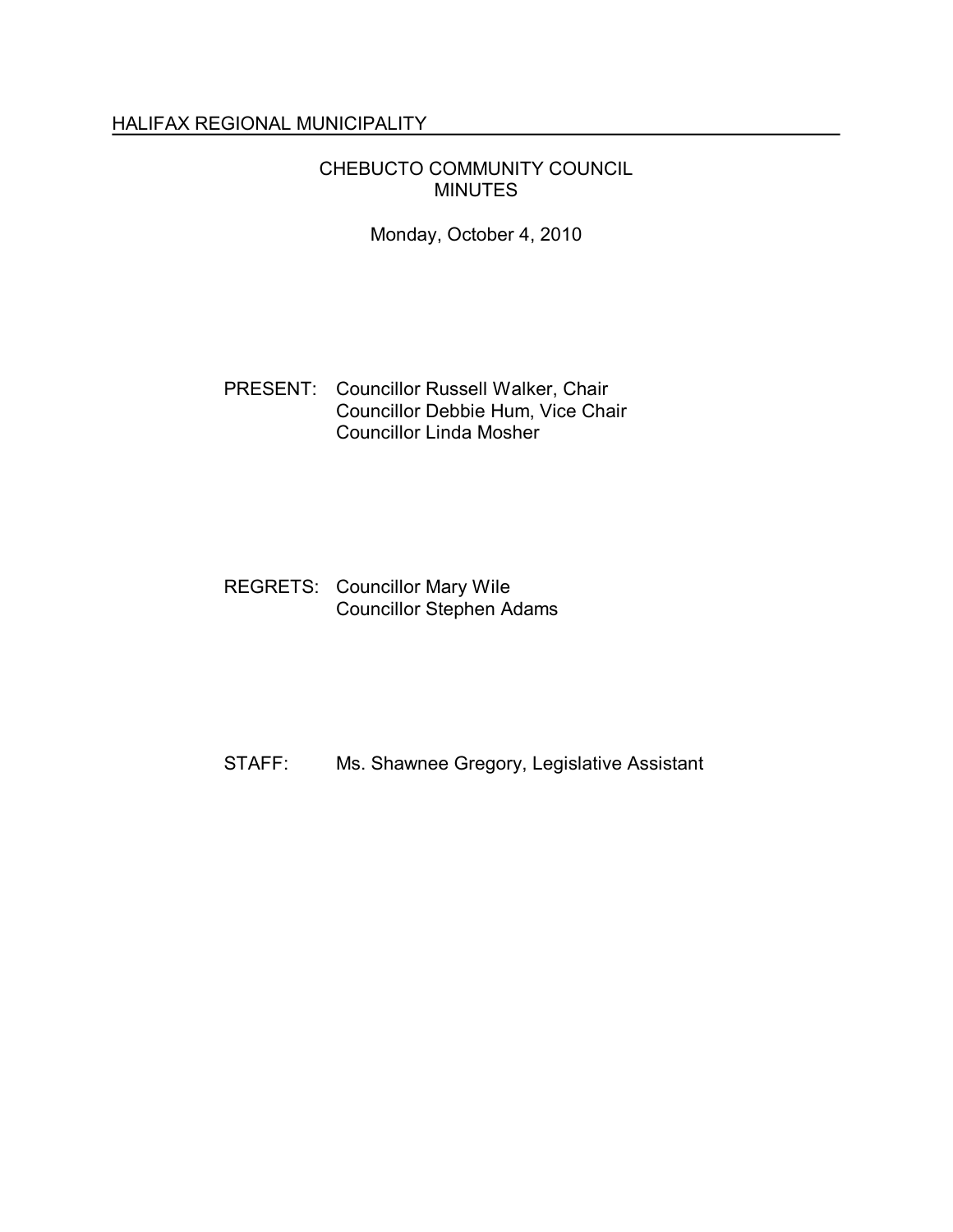# TABLE OF CONTENTS

| 1.               |                                                                                                                                                                                                                                                                                                                                                    |
|------------------|----------------------------------------------------------------------------------------------------------------------------------------------------------------------------------------------------------------------------------------------------------------------------------------------------------------------------------------------------|
| 2.               |                                                                                                                                                                                                                                                                                                                                                    |
| 3.               | APPROVAL OF THE ORDER OF BUSINESS AND APPROVAL OF ADDITIONS                                                                                                                                                                                                                                                                                        |
| $\overline{4}$ . | 4.1<br><b>Status Sheet Items</b><br>4.1.1 J.L IIsley High School - Campus Opportunity 3<br>4.1.2 Keefe Drive - Emergency Concerns Due to Road Condition and<br>4.1.4 Resident Traffic and Safety Concerns - Fairmount Subdivision . 3<br>4.1.6 Sign By-law - Electronic Signs - Spryfield Area  4<br>4.1.7 Water Quality Testing - Dingle Beach  4 |
| 5.               |                                                                                                                                                                                                                                                                                                                                                    |
| 6.               |                                                                                                                                                                                                                                                                                                                                                    |
| 7.               | CONSIDERATION OF DEFERRED BUSINESS  4                                                                                                                                                                                                                                                                                                              |
| 8.               | 8.1<br>8.2                                                                                                                                                                                                                                                                                                                                         |
| 9.               | CORRESPONDENCE, PETITIONS AND PRESENTATIONS  4<br>9.1<br>9.2<br><b>Petitions</b><br>9.3                                                                                                                                                                                                                                                            |
| 10.              | 10.1<br>10.1.1 Case 01302: MPS/LUB Amendments and Development                                                                                                                                                                                                                                                                                      |
| 11.              | <b>MOTIONS</b>                                                                                                                                                                                                                                                                                                                                     |
| 12.              |                                                                                                                                                                                                                                                                                                                                                    |
| 13.              |                                                                                                                                                                                                                                                                                                                                                    |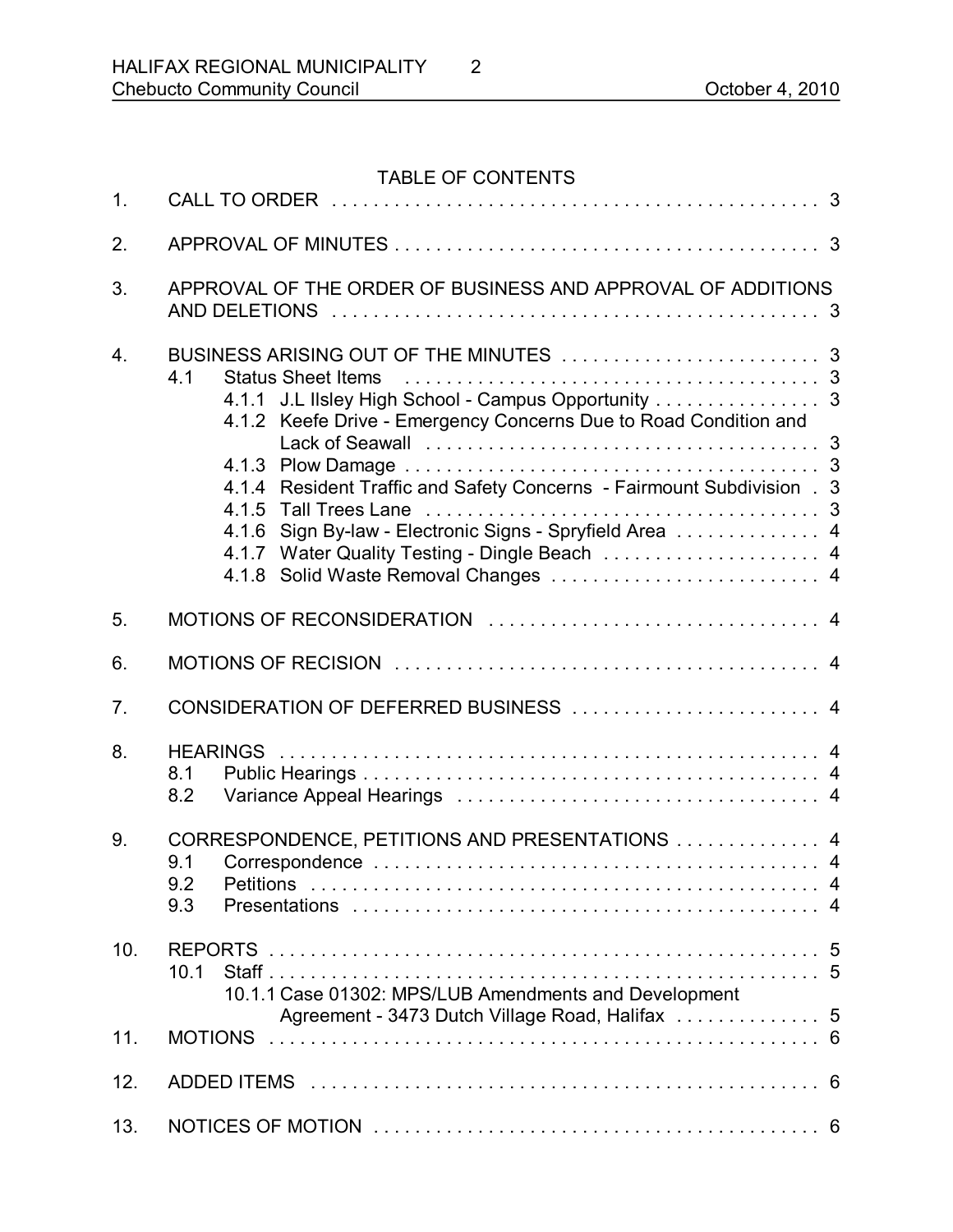| 1. CALL TO ORDER |  |
|------------------|--|

3

The Chair called the meeting to order at 7:04 p.m. in the Keshen Goodman Library.

## **2. APPROVAL OF MINUTES September 13, 2010**

**MOVED BY Councillor Mosher, seconded by Councillor Hum, that the minutes of September 13, 2010 be approved as presented. MOTION PUT AND PASSED.** 

**3. APPROVAL OF THE ORDER OF BUSINESS AND APPROVAL OF ADDITIONS AND DELETIONS**

**MOVED BY Councillor Hum, seconded by Councillor Mosher, that the agenda be approved as presented. MOTION PUT AND PASSED.** 

- **4. BUSINESS ARISING OUT OF THE MINUTES**
- **4.1 Status Sheet Items**
- **4.1.1 J.L Ilsley High School Campus Opportunity**

Councillor Mosher indicated that she planned to meet with HRM Real Estate staff regarding this matter prior to the next meeting.

This item is to remain on the Status Sheet.

## **4.1.2 Keefe Drive Emergency Concerns Due to Road Condition and Lack of Seawall**

Councillor Mosher advised that this matter had been referred back to Transportation and Public Works staff.

This item is to remain on the Status Sheet.

# **4.1.3 Plow Damage**

There was no update. This item is to remain on the Status Sheet.

# **4.1.4 Resident Traffic and Safety Concerns Fairmount Subdivision**

Councillor Mosher stated that she had been advised by Transportation and Public Works staff to add this item to the Regional Council agenda and request a staff report. She requested that a reminder be sent to staff regarding this matter.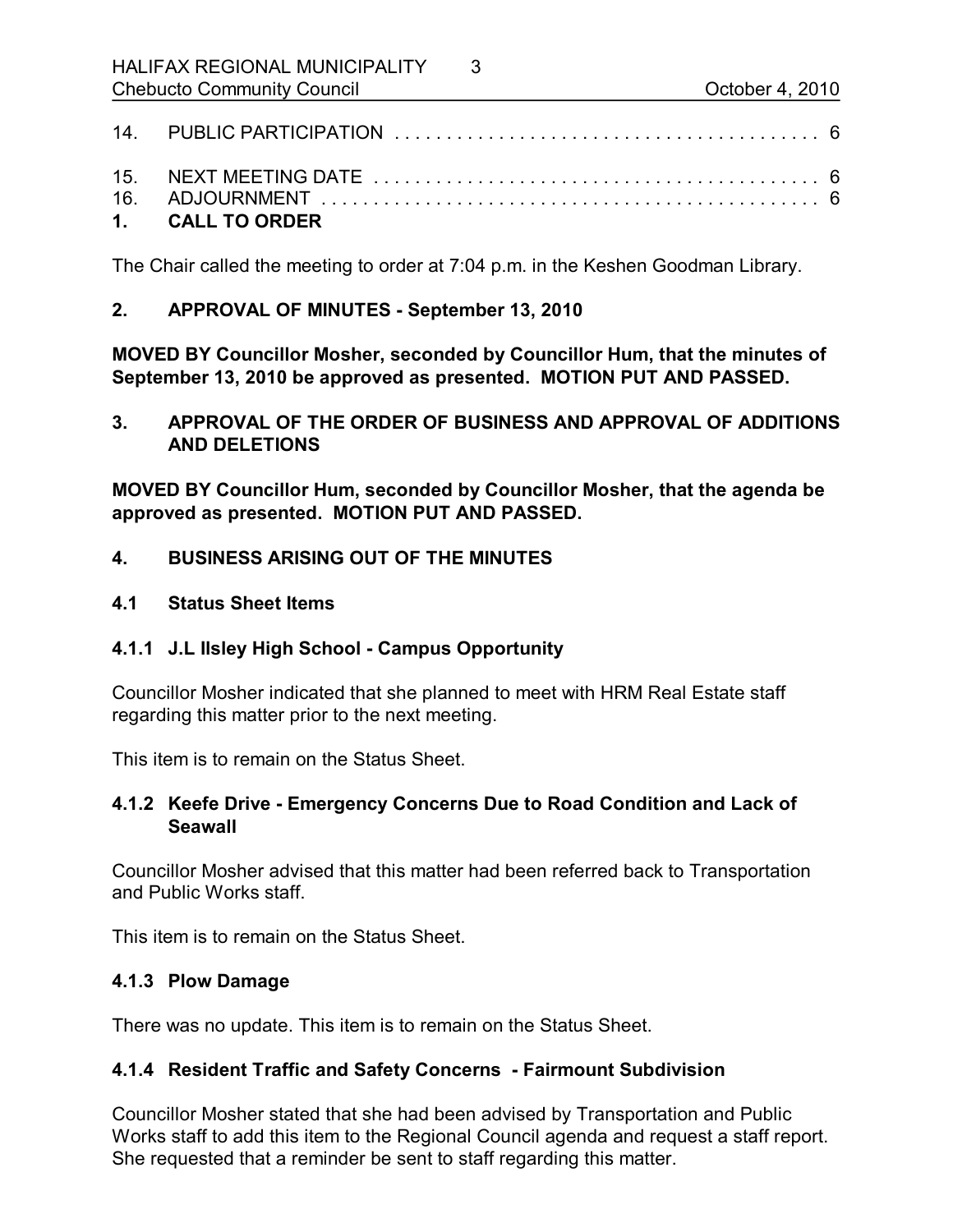This item is to remain on the Status Sheet.

## **4.1.5 Tall Trees Lane**

• An information report dated September 21, 2010 was before Community Council.

Councillor Hum advised that the information report dated September 21, 2010 was in response to resident requests that Tall Trees Lane become a public street rather than a private lane. She indicated that staff stated that the lane does meet the criteria for a public street. Councillor Hum requested that this item be carried forward to the November 1, 2010 Chebucto Community Council meeting in order to have a question and answer session with staff as she did not feel that the information report dealt with all the items she brought forward. She also requested that legal staff be present to respond to questions. In conclusion, Councillor Hum requested that the residents of Tall Trees Lane be invited to the November 1, 2010 Chebucto Community Council meeting and mailed a copy of the information report.

# **4.1.6 Sign Bylaw Electronic Signs Spryfield Area**

There was no update. This item is to remain on the Status Sheet.

# **4.1.7 Water Quality Testing Dingle Beach**

It was noted that a report was forthcoming.

This item is to remain on the Status Sheet.

### **4.1.8 Solid Waste Removal Changes**

It was noted that a report regarding this matter would be forwarded to the Solid Waste Advisory Committee and then to Chebucto Community Council.

This item is to remain on the Status Sheet.

- **5. MOTIONS OF RECONSIDERATION None**
- **6. MOTIONS OF RECISION None**
- **7. CONSIDERATION OF DEFERRED BUSINESS None**
- **8. HEARINGS**
- **8.1 Public Hearings None**
- **8.2 Variance Appeal Hearings None**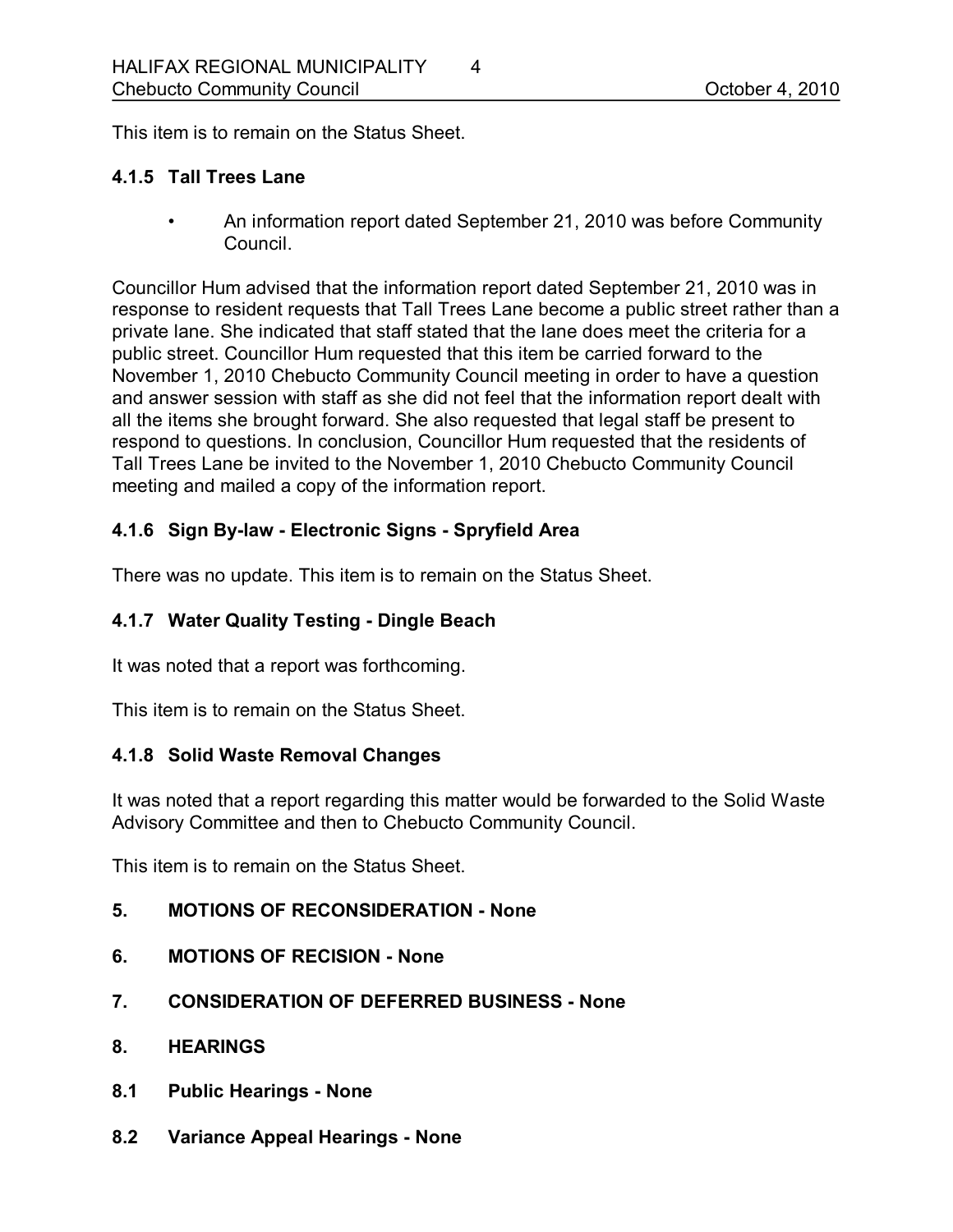### **9. CORRESPONDENCE, PETITIONS AND PRESENTATIONS**

- **9.1 Correspondence None**
- **9.2 Petitions None**
- **9.3 Presentations None**
- **10. REPORTS**
- **10.1 Staff**
- **10.1.1 Case 01302: MPS/LUB Amendments and Development Agreement 3473 Dutch Village Road, Halifax**
	- A supplementary report dated September 27, 2010 was before Community Council.

Ms. Mackenzie Stonehocker, Planner, provided the presentation on Case 01302: MPS/LUB Amendments and Development Agreement - 3473 Dutch Village Road, Halifax. Highlights were as follows:

- A joint public hearing was held with Regional Council on August 10, 2010 at which time Council approved the proposed amendments to the Halifax Municipal Planning Strategy (MPS) and Halifax Peninsula Land Use By law
- The Province approved the amendments as well and the amendments came in effect on September 25, 2010
- Community Council may now consider a development agreement for a mix of residential and commercial uses
- The proposed development meets all required criteria

## **MOVED BY Councillor Mosher, seconded by Councillor Hum, that Chebucto Community Council:**

- **1. Approve the development agreement contained in Attachment A of the report dated September 27, 2010 to allow for a mixed use building and a commercial building at 3473 Dutch Village Road; and**
- **2. Require the agreement be signed by the property owner within 120 days, or any extension thereof granted by Council on request of the property owner, from the date of final approval by Council and any other bodies as necessary, including applicable appeal periods, whichever is later; otherwise this approval will be void and obligations arising hereunder shall be at an end.**